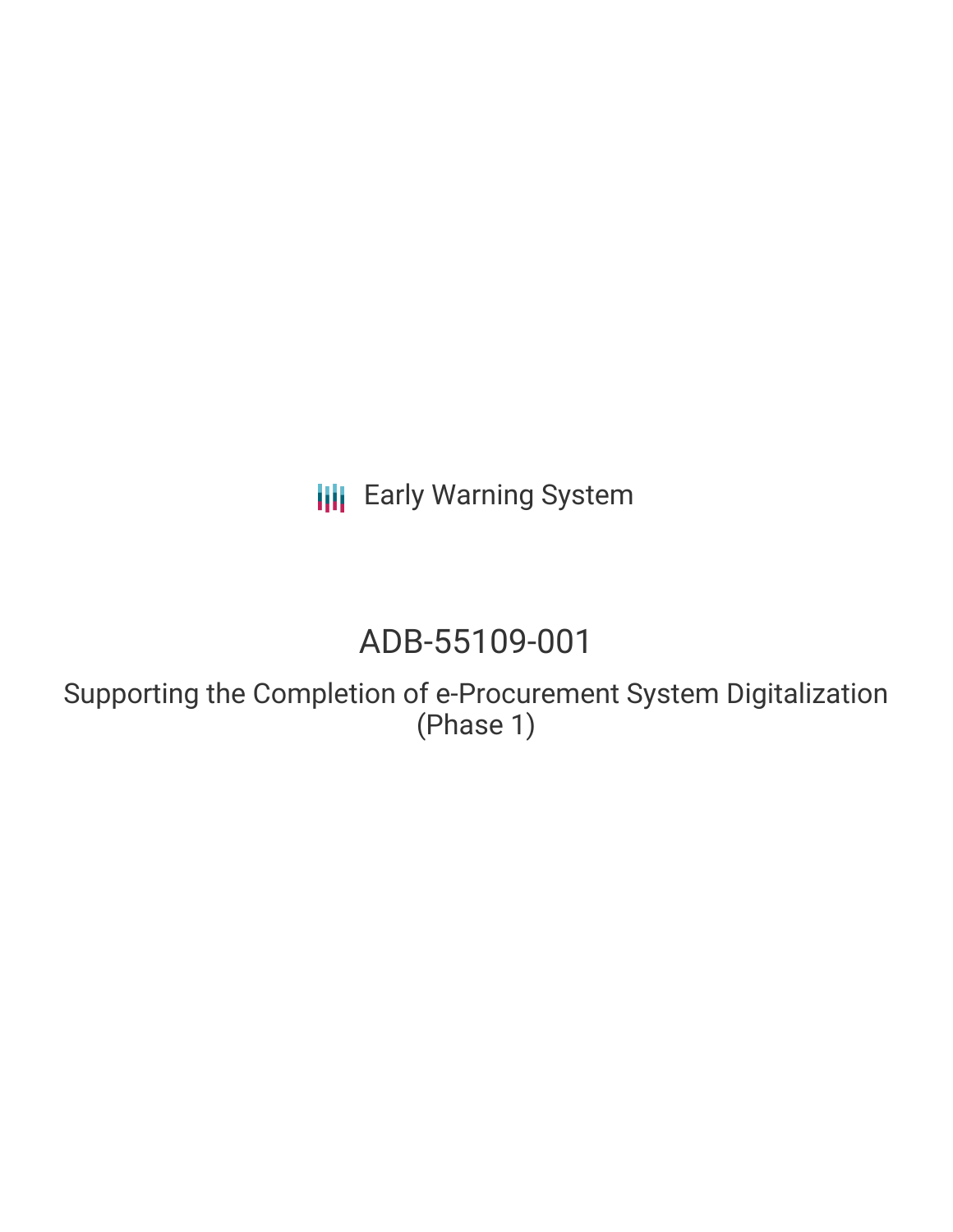

### **Quick Facts**

| <b>Countries</b>               | Kyrgyzstan                   |
|--------------------------------|------------------------------|
| <b>Financial Institutions</b>  | Asian Development Bank (ADB) |
| <b>Status</b>                  | Approved                     |
| <b>Bank Risk Rating</b>        | U                            |
| <b>Voting Date</b>             | 2021-10-29                   |
| <b>Borrower</b>                | Government                   |
| <b>Sectors</b>                 | Finance                      |
| <b>Investment Type(s)</b>      | Grant                        |
| <b>Investment Amount (USD)</b> | $$1.00$ million              |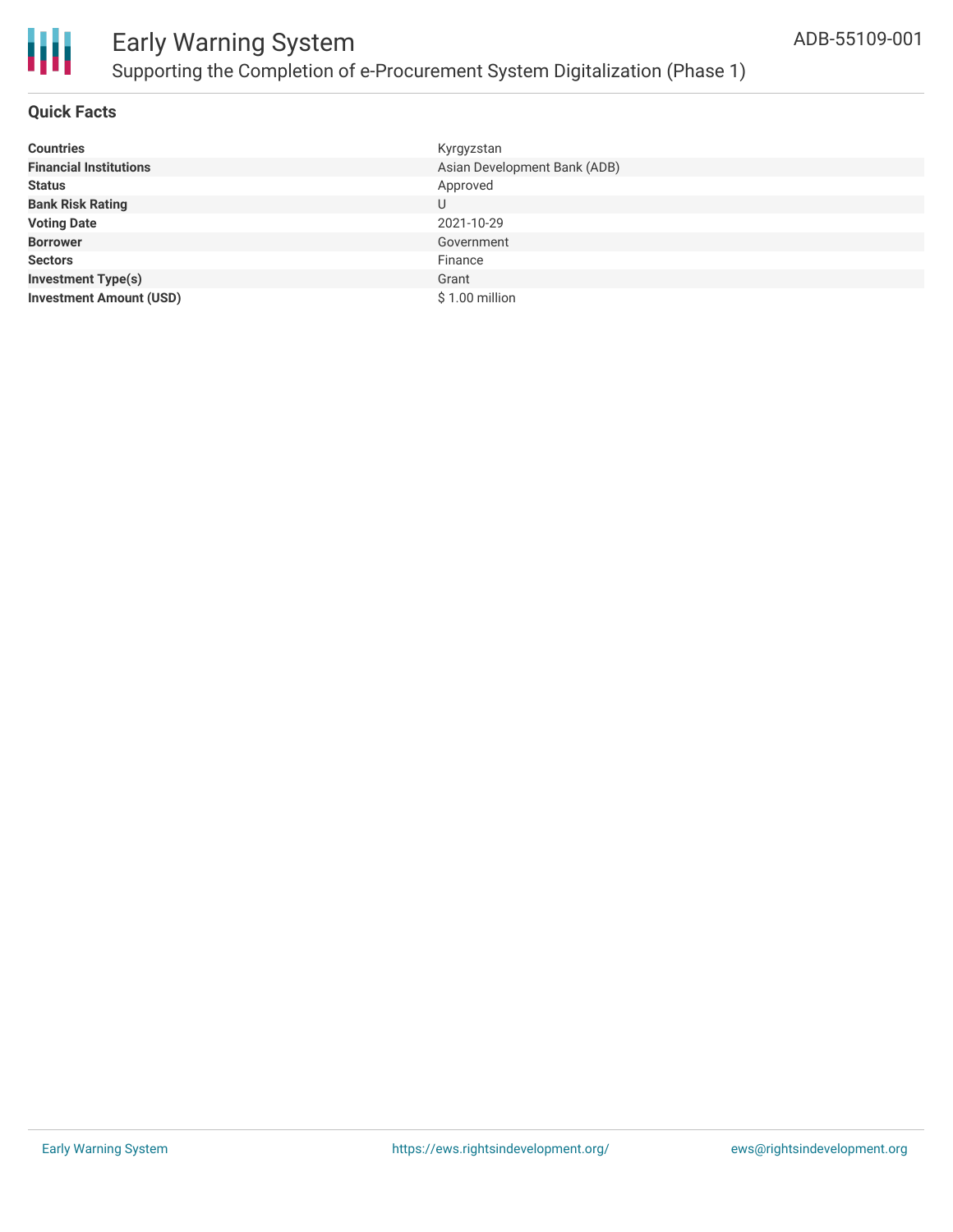

## **Project Description**

Under this project, ADB is going to provide TA to governement of Kyrgyz Republic for improvement oand digitalize eprocurement system and help shift all government procurement transactions on-line with better functionality and security.

Project Objectives

The TA will support:

- (i) development of new software to replace current paper-based operations,
- (ii) modernization of existing software, and
- (iii) procurement of related equipment to accommodate the enhanced system.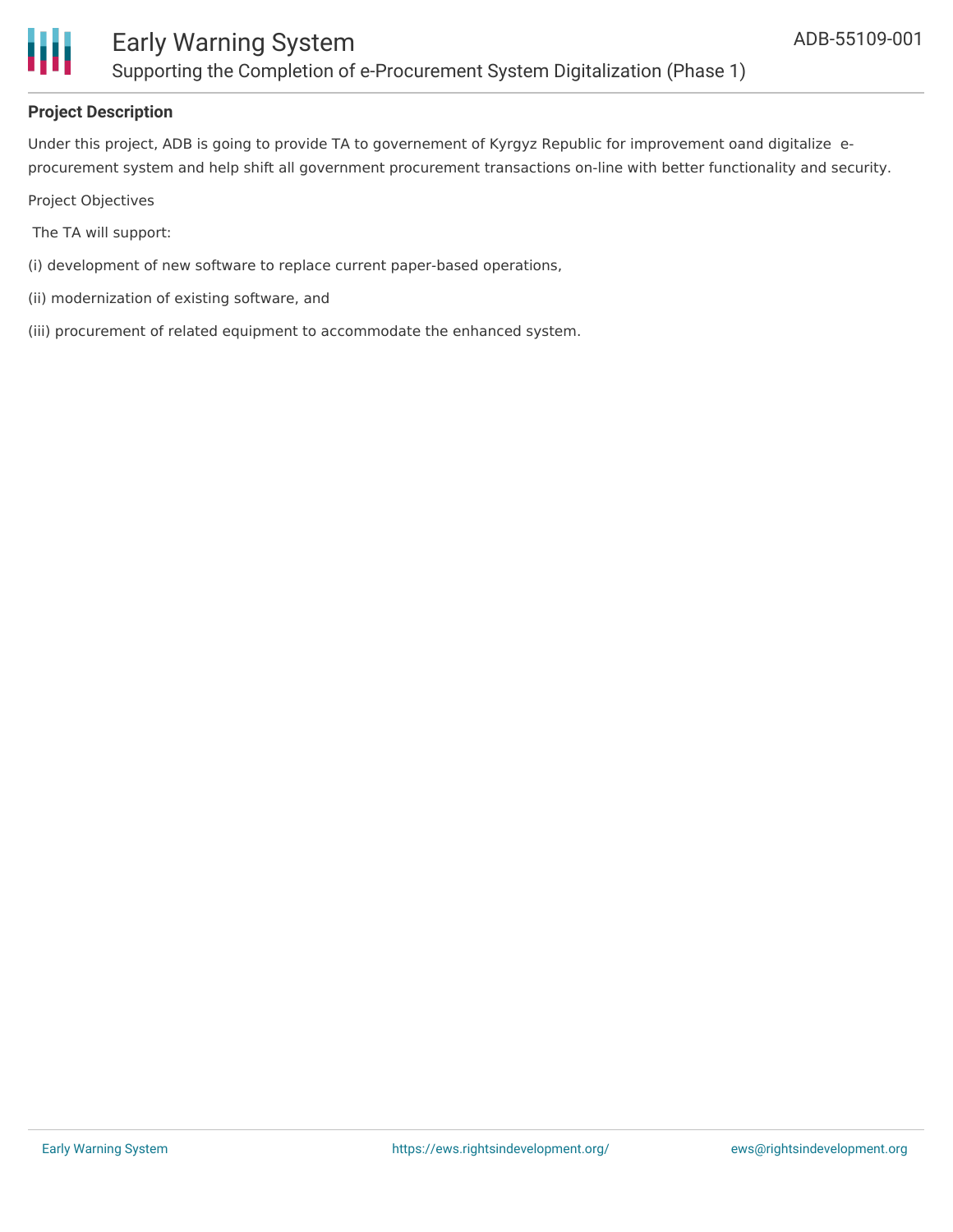

# Early Warning System Supporting the Completion of e-Procurement System Digitalization (Phase 1)

### **Investment Description**

Asian Development Bank (ADB)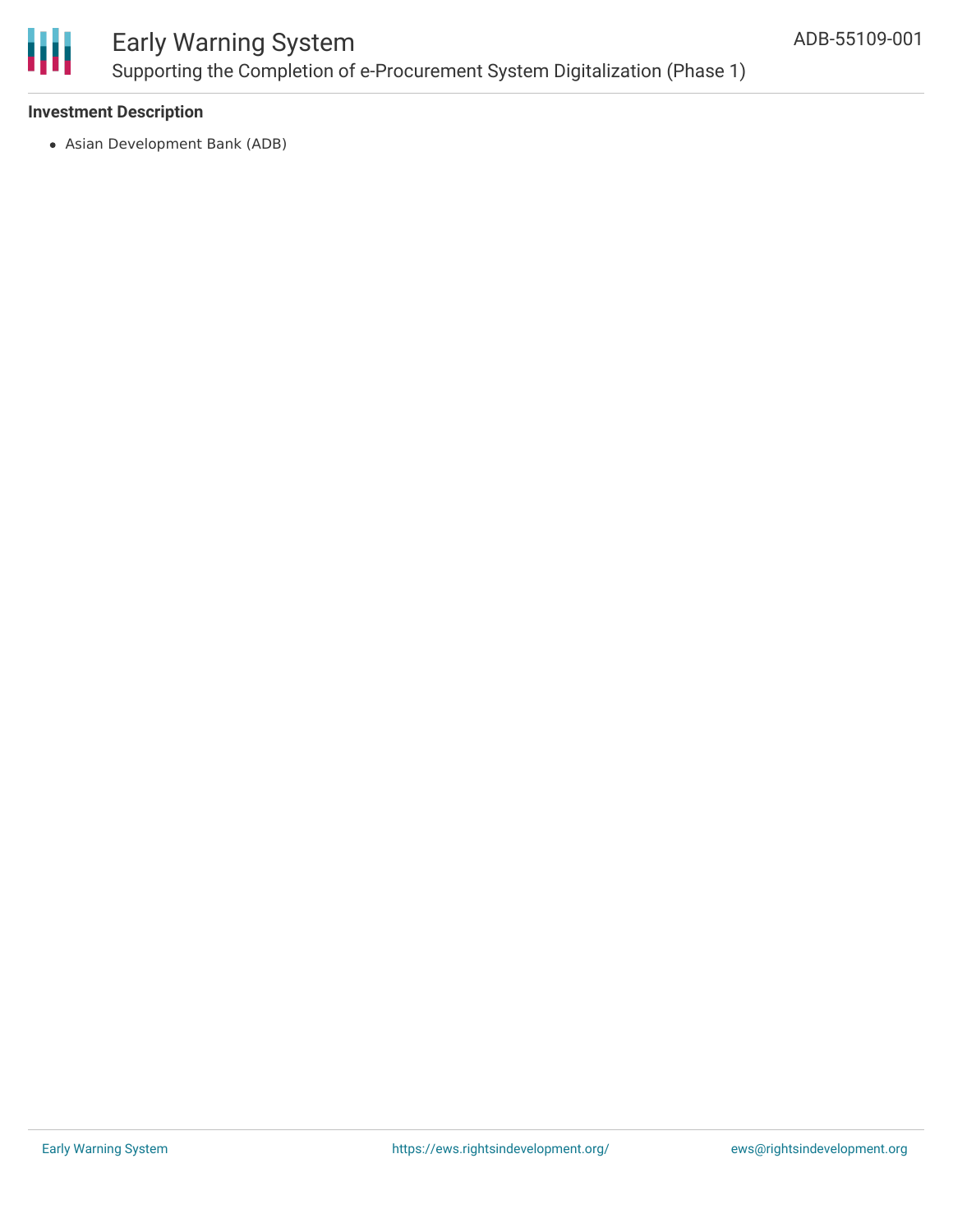

### **Contact Information**

Ministry of Finance Public Debt Department Room 500 58 Erkindik Boulevard Bishkek 720040, Kyrgzy Republic

#### **ACCESS TO INFORMATION**

You can submit an information request for project information at: https://www.adb.org/forms/request-information-form

ADB has a two-stage appeals process for requesters who believe that ADB has denied their request for information in violation of its Access to Information Policy. You can learn more about filing an appeal at: https://www.adb.org/site/disclosure/appeals

#### **ACCOUNTABILITY MECHANISM OF ADB**

The Accountability Mechanism is an independent complaint mechanism and fact-finding body for people who believe they are likely to be, or have been, adversely affected by an Asian Development Bank-financed project. If you submit a complaint to the Accountability Mechanism, they may investigate to assess whether the Asian Development Bank is following its own policies and procedures for preventing harm to people or the environment. You can learn more about the Accountability Mechanism and how to file a complaint at: http://www.adb.org/site/accountability-mechanism/main.